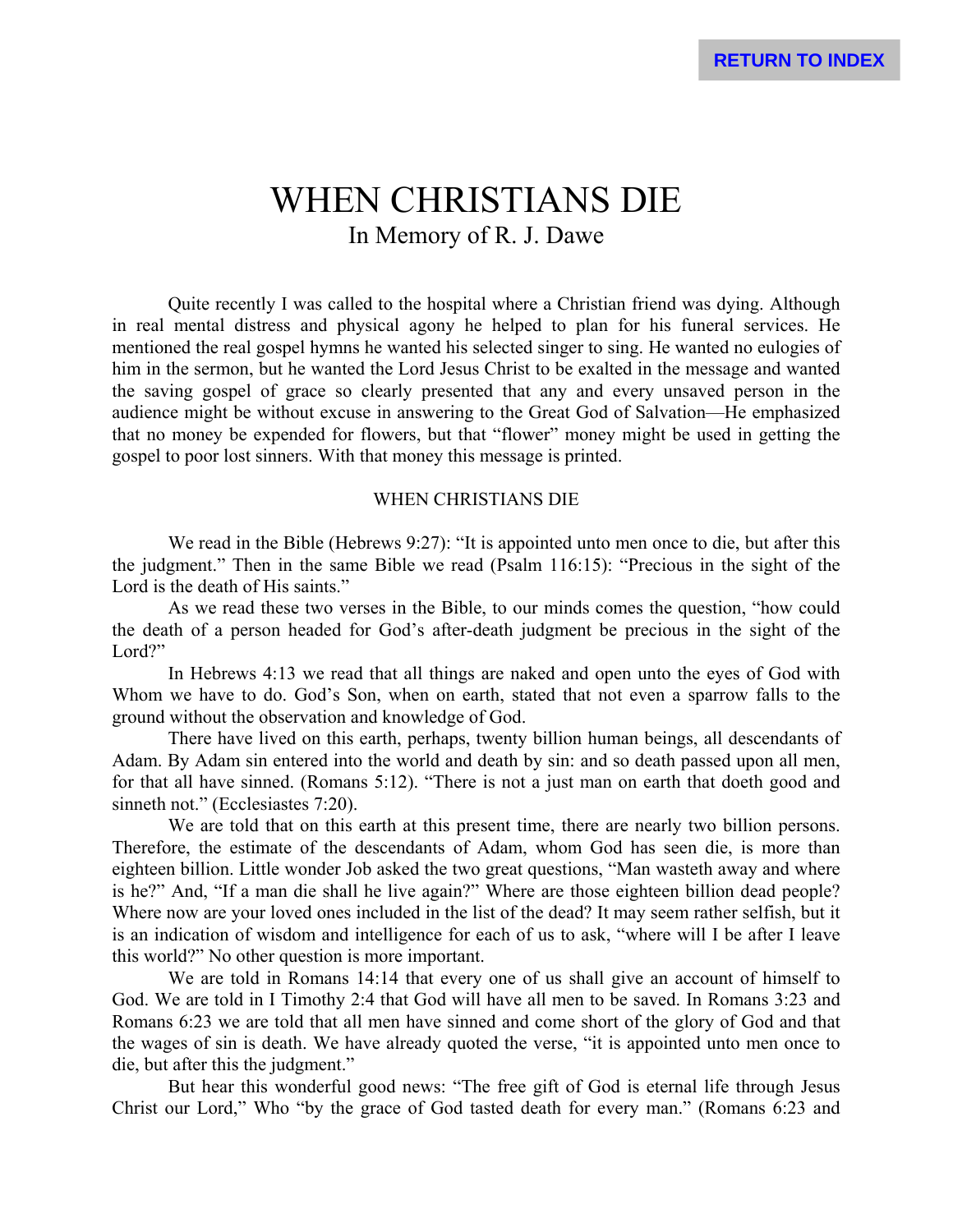Hebrews 2:9). It was this Lord Jesus Christ who said that believers pass out of death into life and shall not come into judgment. (John 5:24). Then He added: "I am the resurrection and the life, he that believeth on Me, though he were dead, yet shall he live." (John 11:25).

When the dead sinner receives the Lord Jesus Christ as his Saviour, he receives life. (John 6:47— John 3:36— John 3:16). This life is EVERLASTING LIFE. When the dead sinner believes unto the saving of his soul he immediately becomes a living saint.

#### HOW SINNERS BECOME SAINTS

"Wherefore, Jesus, that He might sanctify the people with His own blood suffered without the gate." (Hebrews 13:12). Thus we see that the believing sinner is made a saint by the shed blood of the Lord Jesus Christ "By the which will we are sanctified by the offering of the body of Jesus Christ once for all." (Hebrews 10:10). "By one offering He hath perfected forever them that are sanctified." (Hebrews 10:14).

Every true believer is sanctified. This means that every such believer is a saint. Both the believers who are sanctified and Christ, Who sanctifies them, are all one. (Hebrews 2:11). "We are the children of God by faith in the Lord Jesus Christ." (Galatians 3:26 to 28).

God chooses believers to be without blemish before Him in love, to be His children by the Lord Jesus Christ. (Ephesians 1:4 and 5). There is nothing so precious in the sight of our Heavenly Father as the Lord Jesus Christ, elect and precious. (I Peter 2:5 to 11). God's Word is clear that believing sinners are redeemed by the precious shed blood of God's sinless Son. (I Peter 1:18 to 20). That blood was shed on the cross of Calvary at the time Christ cried to His Father, "My God, My God, Why hast Thou forsaken Me?" When Christ went to His death He said: "Now is the judgment of this world." (John 12:31). All the world was guilty before God. (Romans 3:19). But Christ died for the ungodly, the Just for the unjust, that He might bring us to God. (Romans 5:8 and I Peter 3:18). "Being justified by faith, we have peace with God through our Lord Jesus Christ." (Romans 5:1).

If precious to our Heavenly Father is the death of His saints, how precious in the sight of God was the death of His only begotten and well beloved Son, when, crowned with thorns, He yielded up the ghost on the cross. At Calvary we learn something of the meaning of John 3:16: "For God so loved the world that He gave His only begotten Son that whosoever believeth on Him should NOT PERISH but have EVERLASTING LIFE." What a contrast "PERISH"— "EVERLASTING LIFE!" "Perish" does not mean annihilation or cessation of consciousness, or oblivion. Neither does "Everlasting Life" mean that at death the soul of the saint goes to sleep or that spirit-consciousness ceases until some far-off resurrection day.

## CHRIST IS THE BELIEVER'S LIFE AND HOPE

Christ is the believer's life and resurrection and the believer shall not come into or unto judgment. (John 14:6—Colossians 3:3 and 4—John 11:25 and 26—John 5:24). The believer has been made alive and is raised up and seated in the heavenlies in Christ. (Ephesians 2:5 and 6). The believer's citizenship is in heaven and he is looking for, and waiting for, the Lord Jesus Christ to come out of heaven to change his corruptible body of humiliation into the image of Christ's incorruptible, glorified body. (Philippians 3:20 and 21). "When Christ Who is our life shall appear then shall ye also appear with Him in glory." (Colossians 3:3 and 4). "Looking for that blessed hope." (Titus 2:13).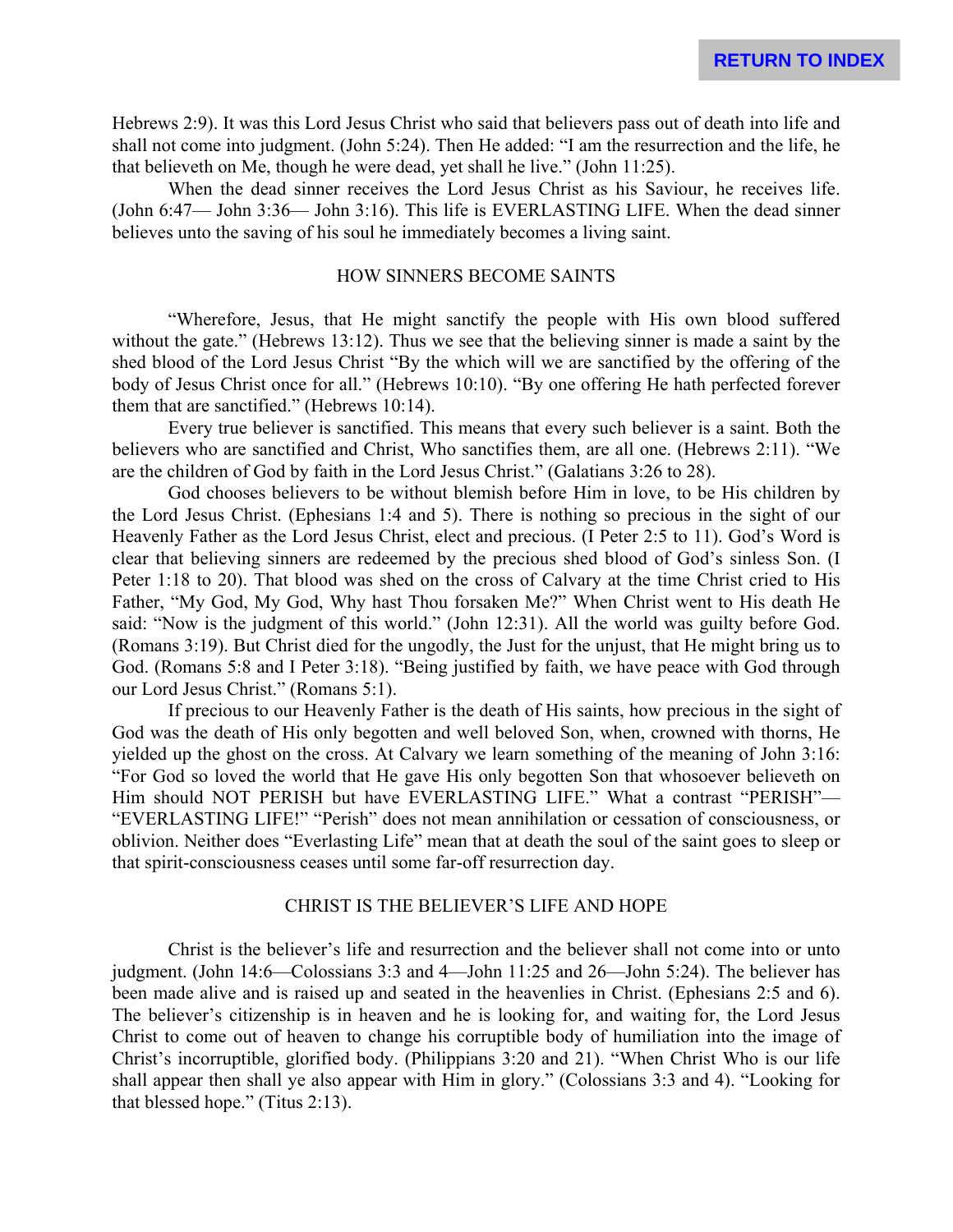In Luke 15:1 to 10 we learn that there is joy in heaven when a dead sinner, by faith in Christ, becomes a living saint. So we see that every saint is ever precious in God's sight, not only at the time of death but every moment during life. Christ loved the Church and gave Himself for the Church that He might present the Church unto Himself. (Ephesians 5:26 to 28). Note Titus 2:13 and 14: "Looking for that blessed hope and the glorious appearing of the great God our Saviour Jesus Christ: Who gave Himself for us that He might redeem us from all iniquity and purify unto Himself a peculiar people, zealous of good works."

In the Bible Christ is called the believer's Hope, his Hope laid up in heaven. (I Timothy 1:1—Colossians 1:5—I Peter 1:3 to 6—I Thessalonians 4:13 to 18). The unbeliever has no hope. He is without hope. (Ephesians 2:12). Satan is accused of the crime of deceiving the whole world. (Revelation 12:7 to 10). As the god of this age, how cleverly and easily Satan deceives and confuses moral, religious people, causing them to believe high moral ideals and fair dealings with others is as good a guarantee for heaven and eternal happiness as faith in the Lord Jesus Christ. But they have either failed to read Galatians 2:21—II Timothy 1:9 and Ephesians 2:8 and 9 or else they reject these important statements of Divine truth.

Note carefully these verses: "I do not frustrate the grace of God; for if righteousness come by the law, then Christ is dead in vain." "God, Who hath saved us and called us with an holy calling, not according to our works, but according to His own purpose and grace, which was given us in Christ Jesus before the world began." "For by grace are ye saved through faith and that not of yourselves: it is the gift of God: Not of works, lest any man should boast."

## BE NOT DECEIVED—BEWARE OF SATAN

Carefully read what Satan does to and with the unbelievers in II Corinthians 4:3 and 4 and how he works as an angel of light with nice, respectable, religious sinners. (II Corinthians 11:13 to 15).

How important it is that in the matter of our eternal destiny we prayerfully and seriously consider the question of Romans 4:3, "what saith the Scripture?" rather than what does my mind, heart or conscience dictate or suggest. After death it will be too late to rectify any blunder. No person can afford to be mistaken in this very serious matter of eternal glory or eternal redemption. The human heart is desperately wicked and deceitful. (Jeremiah 17:9). Believe God's own infallible Word.

In Hebrews 2:14 and 15 we are told why the Lord Jesus Christ left heaven, where He was in the form of God, to come to the earth in the form of man. This we read also in Philippians 2:5 to 10 and John 1:14. Note Hebrews 2:14 and 15: "Forasmuch then as the children are partakers of flesh and blood, He (Christ) also Himself likewise took part of the same; that through death He might destroy him that had the power of death, that is, the devil; And deliver them who through fear of death were all their lifetime subject to bondage."

Then note the saint's song of victory in I Corinthians 15:54 to 56: "So when this corruptible shall have put on incorruption, and this mortal shall have put on immortality, then shall be brought to pass the saying that is written, Death is swallowed up in victory. O death, where is thy sting? O hell, where is thy victory?"